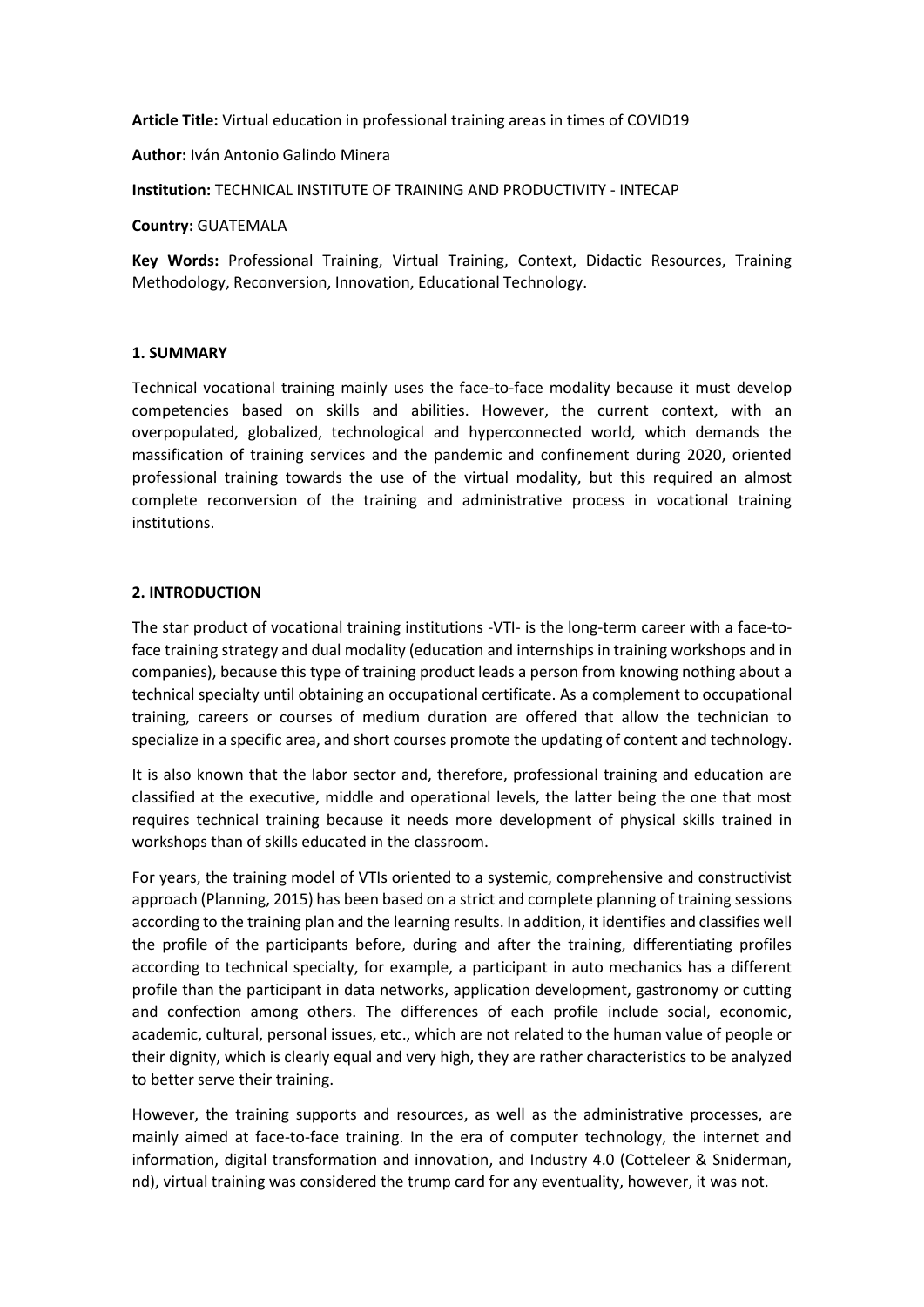On the other hand, the term Virtual (Spanish, sf), which seems synonymous with the prefix Tele, nowadays accompanies many other terms such as work, communication, presence, reality, desk, evaluation, education and of course training, in reality it began to be used when the dimensions of time and space or distance began to complicate human life, that is, if I cannot be somewhere at a certain time because it is far or it is very difficult to get there (due to heavy traffic, for example) then I need virtual resources. Virtuality challenged technoscience (Medina, nd) and promptly incorporated other concepts such as augmented reality or reality created for the avatar and eventually tries to make the virtual experience more intense than the real one, although in reality, if we were to be strict with the subject, virtual reality is still a long way from surpassing real life experiences, precisely because they are so much more complete and complex.

Additionally, the term distance training (https://www.educaweb.com, nd) reappeared on the scene in the last 20 years trying to automate, systematize, technify, digitize and even reinvent the education / training that was carried out with physical media in different forms throughout human history. Many attempts failed because they tried to digitize traditional resources or methods without reinventing them, or because it was not their time or simply because, as much happens with technology, they failed to become fashionable.

Today there are many terms that compete to win the commercial battle and impose themselves on others, even in different languages, but most of them do not have a concrete or easily interpretable definition, or their meaning is different when the context changes and, therefore, we all make our own conceptualization, interpretation and use of them, although we refer to different things. For example: training, certification, online, virtual, synchrony, evaluation, tutoring, content management, learning manager, e-learning, didactic resource, teaching process, learning process, etc., which by now ended being ambiguous and of indiscriminate use.

Perhaps at this time we could apply to education / training that famous phrase by Mario Benedettí: "When we believed that we had all the answers, suddenly all the questions changed" (Haiku, 2017).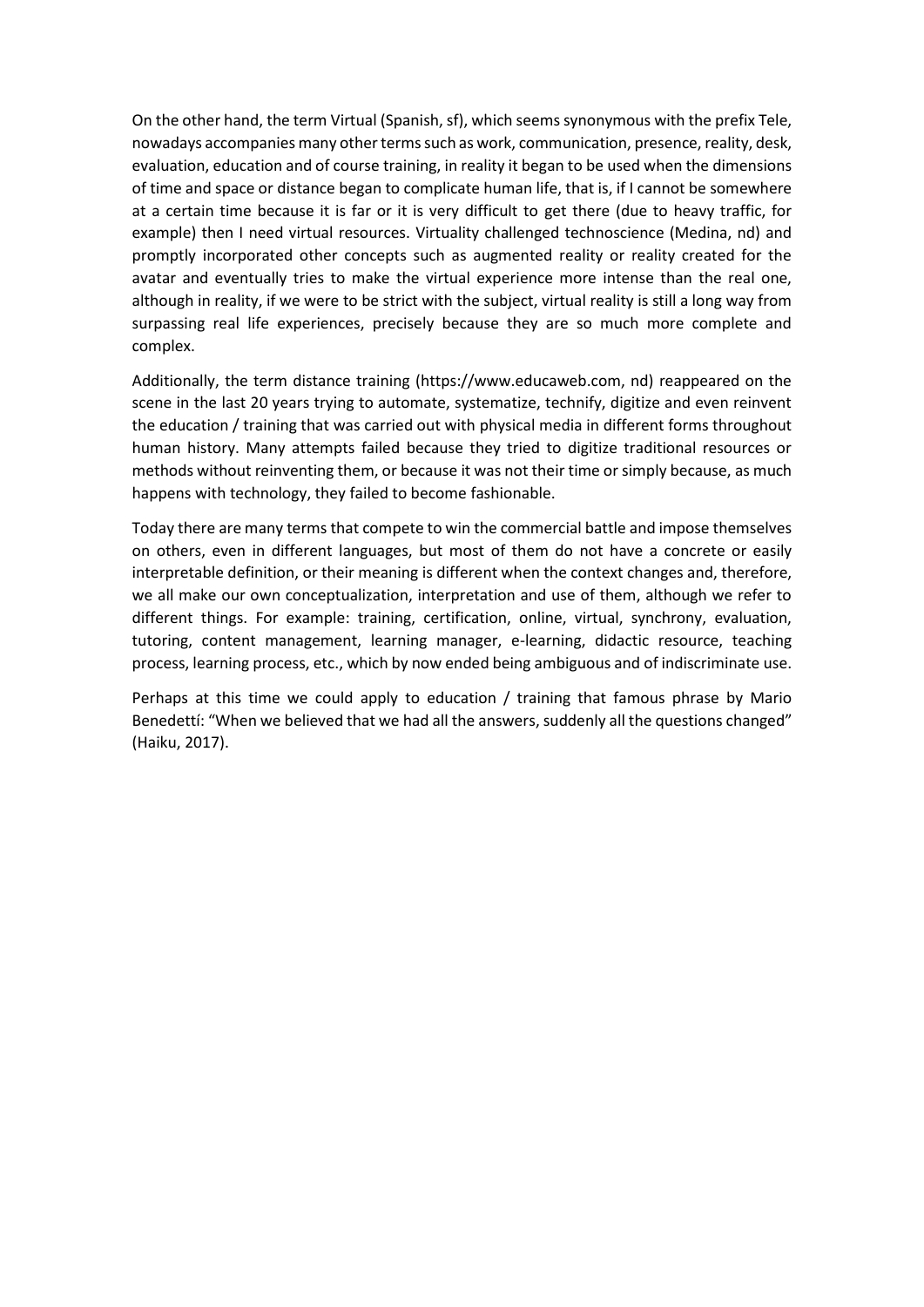# **3. DEVELOPMENT**

Virtual education in vocational training areas in times of COVID19

#### The current context

The current context has several dimensions that must be considered in training models, for example, we have never before had more than seven billion, seven hundred million inhabitants in the world (Population City, 2020). In the last 120 years, the world population grew from 1.65 billion to more than 7.7 billion people (Llamas, 2019), this represents an approximate growth of 466%. By 2008, more than 107 billion people had been born and lived on earth during humanity's 162,000 years, according to calculations by statistician Peter Grunwald at the Netherlands Center for Mathematics and Informatics (Grunwald, 2008 ), for this year we must be approximately 108 billion, therefore, 7.13% of human beings who have been born are alive at this time.

We have never had so many people alive at the same time, we have never been so dispersed, nor have we had so many possibilities to move and interact globally, just as we have not been hyper-connected and with such a need to subsist in family, socially, economically and professionally, among other factors.

All this meant that every day we had to be more efficient, effective and effective in what we do and, therefore, constantly measured with indicators of all kinds. The implementation of the "ef" (efficient and effective) in today's society has a high cost on the quality of life of human beings because they have reduced or eliminated everything that does not explicitly contribute to the activity that is being carried out, in education they have reduced or eliminated things such as: basic sciences (mathematics, physics, chemistry, others), subjects such as geography, natural sciences, history or sociology, common or social areas such as gardens, dining areas, frontispieces, recreational areas or sports, etc.

As part of this current context, it should also be noted that the figure of the artisan was reduced or completely eliminated for different reasons, among them industrialization or globalization could be highlighted, people work outside the home in an industrial, administrative or executive area, in addition, the proportion of women in the labor market is increasing and therefore, it is no longer the parents who teach technical activities to their children, perhaps there is no one to serve as a work or professional model for their children, they will have to look for it in the virtual world.

And, of course, we must always strive to ensure equal opportunities, providing more to those who need the most, to ensure equivalent results (access, resources, learning outcomes). Inclusion is related to the access, participation and achievements of all students, with special emphasis on those who are at risk of being excluded or marginalized (López, 2005). It is a conception of education based on diversity and not on homogeneity.

Therefore, today technical training requires an adaptation process for overcrowding with complexities of time and space, however, the training of competence or mastery of a specialty that requires the development of know-how and mainly skills continues to demand presence, whose main difficulty is the cost of having a workshop with equipment, tools, materials, instructors, methodologies and special facilities ready and with an installed capacity limited to 25 or 30 people.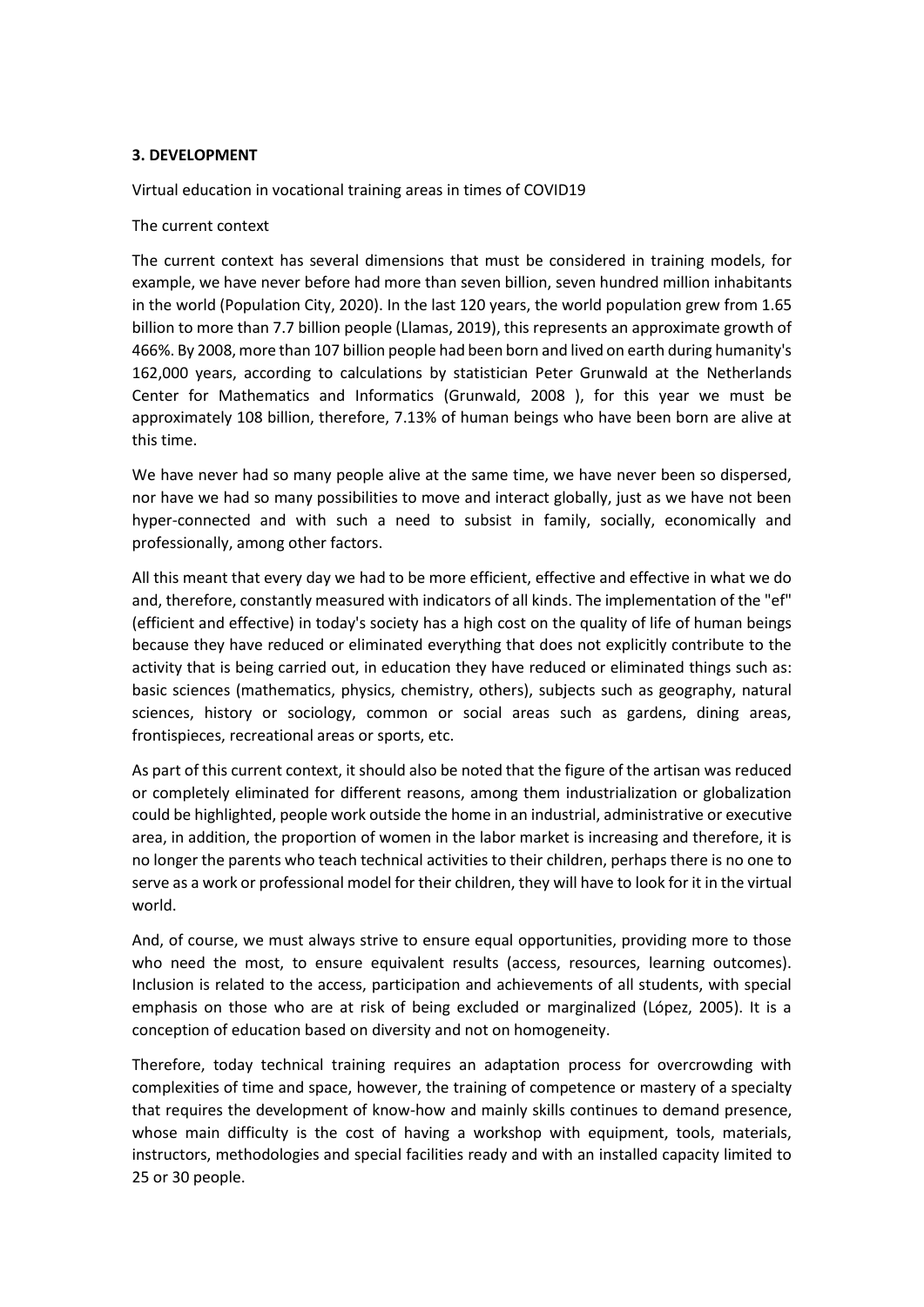#### Distance training

Distance training, which can be physical or digital, has a worldwide tendency to be used as a complement to training / education, being a complement to training suits it very well because it can be short, specific, specialized and even audiovisual / multimedia (Wikipedia, nd). It is not used in the initial stages of training because participants / students may even require reading comprehension training, digital skills and prior access to use it. In addition, digital distance training, also known as virtual training (Wikipedia, n.d.), is not recommended in human childhood or adolescence. Of course, this topic also provokes much analysis and discussion.

Because it is complementary and mainly oriented to adults, with access to technology and digital skills (VUORIKARI, PUNIE, CARRETERO GOMEZ, & VAN DEN BRANDE, 2016), virtual training also has a spontaneous tendency to business courses, computer science and information technology, language training and lately data science. Of course, the offer is more diverse, there are courses in art, science, comprehensive personal development, personal care, etc., but they are consumed in less quantity. In addition, the permanence levels are quite low In many cases, perhaps less than 20%, it seems that the participant is satisfied with satisfying specific doubts about technical training, discarding the rest of the course, perhaps the incorporation of the "efs" in current culture and society.

On the other hand, complete virtual training tools are proliferating that offer technical certifications with free courses, however, in reality they do not manage to form technical competencies (abilities and / or skills) precisely because they are theoretical courses.

Surely, most VTIs have distance training units or virtual training with learning management systems (LMS) and a training offer with didactic resources and methodology according to local demand and its possibilities as an institution, with opportunities for improvement and growth, but with computing infrastructure dimensioned to meet a demand with the characteristics described in this section of the article, not to support the full load of long-term classroom training.

Here it is worth highlighting one of its main differences, virtual training as a complement does not establish a defined study regimen, it may have synchronous telepresence sessions (Wikipedia, sf) or not, it is strongly based on the participant's self-training, on the other hand, long-term occupational technical training has regimes of 5 days a week with synchronous faceto-face sessions of 5 hours in the workshop. That is to say, it is not the same to "hang" multimedia content in an LMS so that it can be consumed by many students with digital skills and when they can or want, than to produce and transmit technical training sessions daily (without the necessary training resources because the instructor is at home) with a duration of 5 hours to be consumed at the same time by 25 or 30 students without digital skills, and also, the number of technical careers that are being developed at the same time must be considered.

In short, the virtual training units and their infrastructure had to be strengthened to meet this new and different demand for resources, almost to the level of a complete reconversion.

#### Before the pandemic

Before the pandemic, technical training was mainly face-to-face, the Training Centers did not have computer laboratories available so that participants could use a virtual classroom or learning management system (LMS) to complement their training, their main resources outside the classroom were the printed technical manuals that they often did not acquire or their notebook of handwritten notes, taken during the class session. In some countries the internet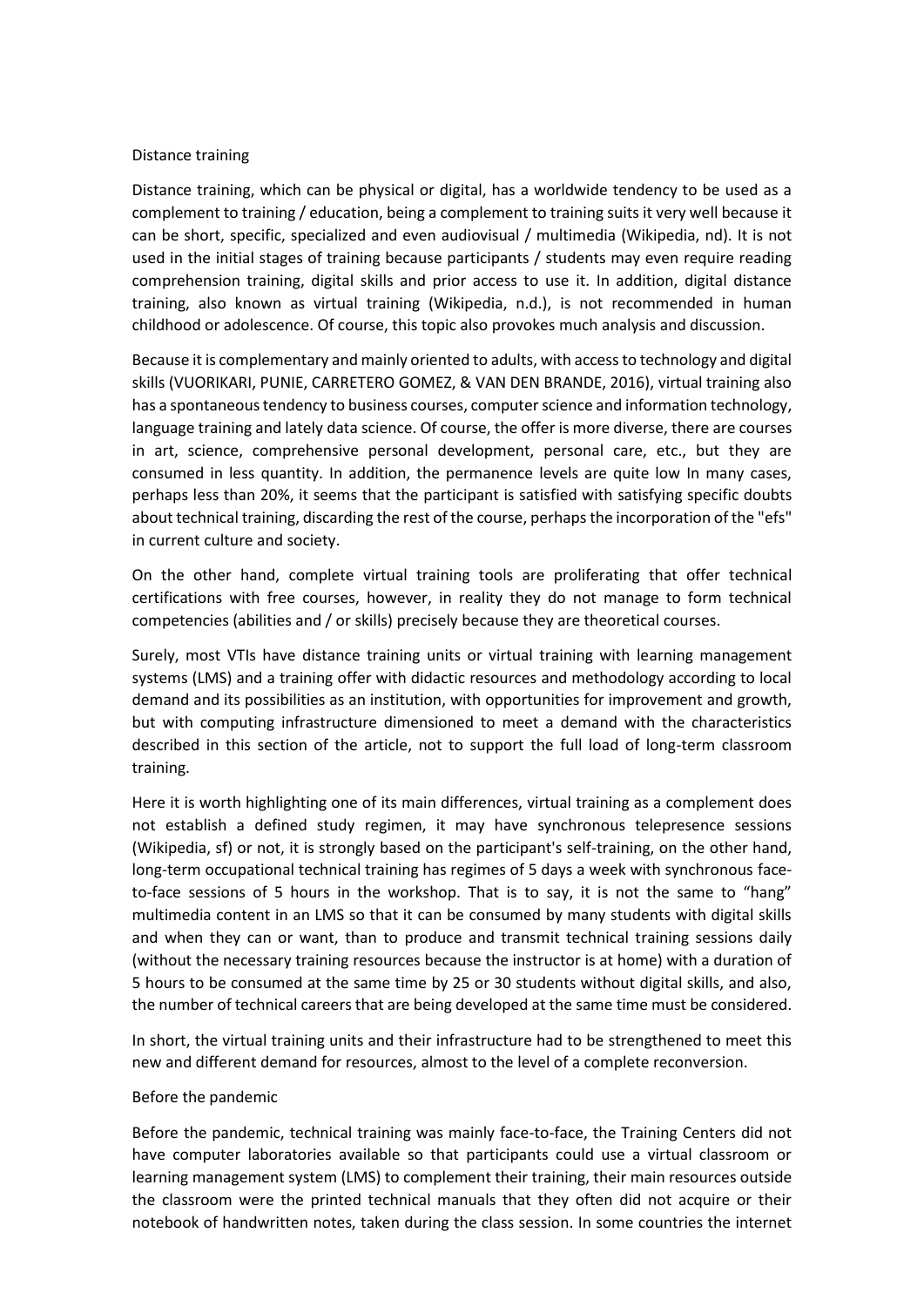was possibly also a resource with platforms such as YouTube, but in most Latin American countries access to the internet or electronic devices is very limited due to lack of connectivity, lack of money or lack of the now famous digital skills.

Then, since virtual training or distance training was not used as a complement to face-to-face training, it never had the interest or work necessary to develop. There were no or are no didactic resources, no production processes, no administration, storage or dissemination platforms, or methodologies aimed at complementing face-to-face technical training during the period in which it is carried out (1, 2 or 3 years). Virtual or distance training is used as a complement to technical training, but with another training event of medium or short duration, which deals with a specialization of a topic, but I reiterate, not as a formal complement to long-term faceto-face training while this is being carried out.

# The start of the pandemic

The training cycle started as normal in 2020, the traditional increase in the attendance goals of participants once again required an extra effort to manage installed capacity and marketing, accompanied by that effort to know and attend to the country's labor market. In Guatemala it was the beginning of a new presidential term and expectations were different. In January the news of the virus began and the word pandemic spread at an incredible speed through social networks, even competing with the speed of contagion of the virus. The confinement began in the following months, it was then that all the educational and training institutions wanted to make use of the ace up their sleeve: virtual training.

The situation was everywhere atypical, if at some point we could have read the meaning of the word pandemic or some piece of history of a pandemic, in reality no one of this generation had experience in such a situation. Perhaps the first reactions of the education / training sector were thinking of short confinements, of 15 days or without specifying the number of days, which motivated short-term decisions. After a few days and in a crisis context without data or validated action protocols for a pandemic… the training had to continue.

# Why should technical training continue?

The answer to this question requires deep and complex analysis in different dimensions such as education / training, society, economy, entrepreneurship, labor market, anthropology, psychology, philosophy, politics, among others, it could even appeal to civility.

For example, the word "political" comes from polis, which means "city", for Aristotle man is a "political animal" (zoon politikon), that is, we have the ability to be people when we live with other people. What characterizes the human being, among other things, is the ability to relate to others and organize themselves in a multitude of different ways and means. Besides being a "social animal", he is "political": capable of extending his sociability to the cities, of extending this sociability to a higher nucleus than that in which he himself relates. That is to say, the political characteristic of the human being serves to be able to think beyond the interests of his social nucleus.

This can be summed up in a concept as wonderful as it is abstract: "civility" (Ruiz, 2017). Civility is discovered in the day-to-day details that are undertaken in a respectful way with the citizens around us. Caring for the common resources of a society are acts of civility. Throwing out the trash instead, yielding your seat on public transportation, yielding the right-of-way in traffic when necessary, helping people with disabilities, employing when possible, etc., are acts of civility.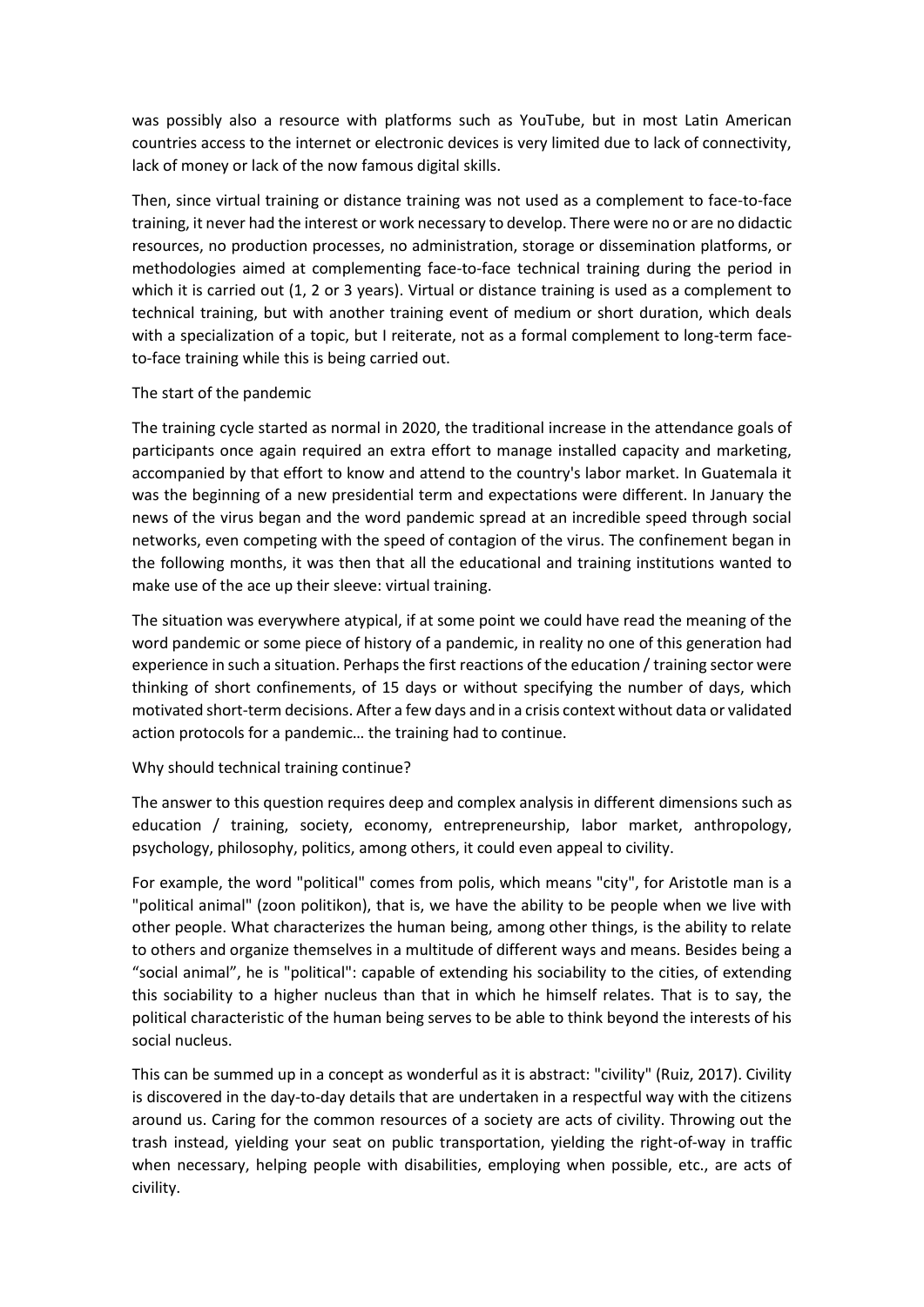It is important to mention that the suspension of the training also seriously hurt the main training resource: the instructors, because most of them charge fees per hour of training provided. Now is not the time, but there are many stories about how these training heroes, coworkers for years, who have helped change the lives of many people, struggle to survive with their families in times of pandemic and confinement. Holding on to their technical knowledge and entrepreneurial skills, even following up and humanely supporting students.

From the educational / training point of view, the suspension of the cycle when it was just beginning suggested the complete loss of the year, in addition, the little certainty of the end of the confinement suggests, now that the year is close to ending and that the next year is already being prepared educational / training cycle, that possibly the next cycle is not normal either. The result could be a generation with 2 interrupted training cycles and the impact of this could drag on for a decade or more.

And it is that, unlike industrial, commercial and service activities, education, which is a special service, really achieves its long-term results. I remember a friend who, after having worked for many years in the design and implementation of breweries, working as an engineering coordinator at a university, commented that now his work was much more delicate and complex, because when beer did not meet the expected quality they knew immediately and could throw it down the drain, but when a person completes the formative stage, their professional quality can only be evaluated in the long term, and if it were bad they could not be thrown down the drain.

This friend was clear about the difference between education and industry, however, perhaps there is an error of conceptualization and practice in many educational / training institutions, calling students raw material, the training process is not an industrial process, as many have proposed affected by the pressure of the size of the population that requires education and technical training, or by the erratic and volatile dynamics of the labor market, which suggests that the training process is more a matter of industrial and computer engineering, than a pedagogical or andragogical process per se.

The opinions regarding this question are surely diverse and debatable, however, technical training, as well as education, should continue.

The first three months of training: great challenges.

Well, let us talk about the ace up your sleeve: virtual training. Administrators and instructors from all the Training Centers resumed training activities, first they got the lists of participants and when they wanted to contact them they ran into the first problem: there was no official, formal and standard communication system to coordinate the group. When the training institution is small, let's say a single venue with few specialties and few training areas, there is not much of a problem, but when it is large, many sites, many specialties, many cities, etc., the words official, formal and standard are important.

In the crisis and the desire for revival by Virtual or digital media caused the instructors to use any tool available in the telecommunications environment, some names such as WhatsApp, Kaizala, Wechat, Facebook Messenger, email, text messages, phone calls, among others, stand out. Some instructors even risked catching it or breaking the "curfew" provisions by going to pick up their students from their homes. Again, the profile of the students / participants of the professional training is varied, but many of them do not have a mid-range or high-end cell phone, the most common is a low-end cell phone and with little access to the internet or social networks. Additionally, many of these students do not use email as a means of communication,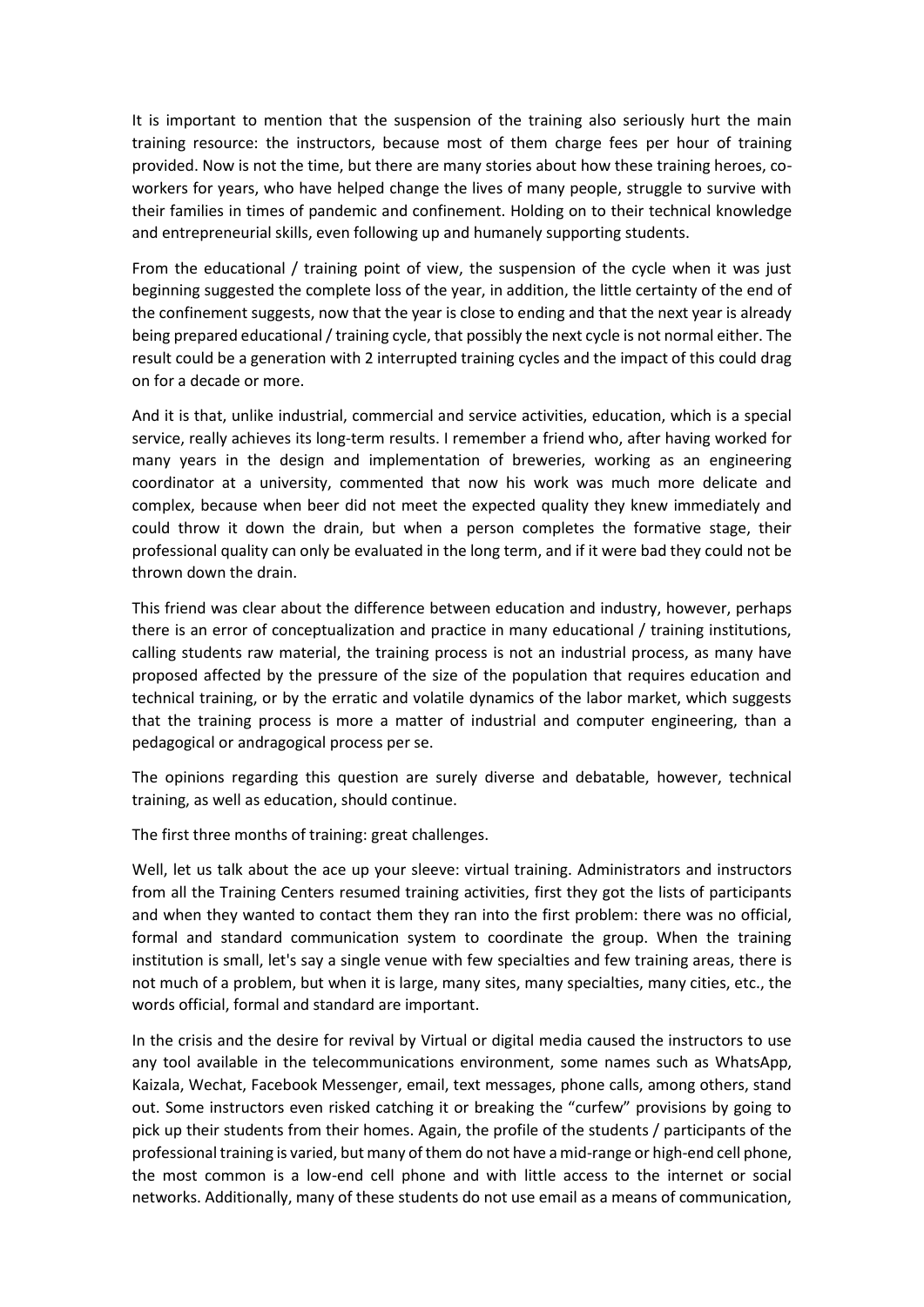because they do not really need it, therefore, they do not have an email account or they have many accounts because they create a new one every time someone asks for their email.

Once a means of communication was established, I repeat each instructor used what he could even use several means for the same group, then it was time to send content. This topic can be divided into at least three parts: a) the content, b) the medium and c) the training resource.

A) The content: as indicated at the beginning of this article, professional training is very well planned in every sense, but in face-to-face modality, the "blended" and "distance" modalities are implemented in medium or short-term courses, not in technical training that certifies a person as a professional in a technical occupation. Therefore, the content had to be reviewed, selected and appropriate to be taught in a "distance" mode, specifically with virtual training, facing as the main difficulty that the workshop or practice laboratory could no longer be used with all the equipment, tools , materials and special facilities. The contents and modules were reorganized to address the theoretical, for example: comprehensive personal development and basic sciences, then the technical should be retaken and the time of practice planned in the future.

B) The medium: the instructors, once again appealing to their resilience and adaptability, searched, found and used the tool they could as a means of transmission and content management, in the manner of "who can save himself." From the adaptation of WhatsApp to teach classes, through the educational tools of Facebook, and some more complex ones from Adobe, Google (G Suite), Microsoft (Office365), among others. Some did not look for content management tools, they simply looked for tools to develop synchronous sessions, for example, Zoom, Meet, Teams, Skype, Adobe Connect, BlueJeans, etc., and depending on their possibilities they got licenses, but most of the cases used the free versions. The difficulties were not long in coming: little, bad or no internet access, interruption of sessions due to disconnection or expiration of the trial period, problems using the tool, inability to see the participants and their performance, noise, poor lighting, bad interaction with students, attendance and academic control (partial and final marks), etc. And of course, difficulties in evaluating the performance of the participants and their learning, as well as the recording of evidence of progress in the training process that uses the concept of "continuous formative evaluation", that is, if the participant is evaluated all the time in face-to-face training. And, as if that were not enough, it had to attend to methodological supervision and quality supervision.

C) The training resource: the didactic resource, as expected, there is no didactic resource according to the training plan for long-term technical careers to be used in a standard way in virtual training. There are no systematic and organized production methods, or repositories of organized teaching resources, available and with access controls that can be easily linked with LMS tools and that also comply with quality standards and training method. Perhaps this that we are describing is the most difficult and expensive part (human, technical and economically speaking) of virtual training as a complement to long-term technical training.

One of the main currents within the context of virtual training is the use of multimedia resources and although there are many initiatives and new technologies such as augmented reality, the main resource is the video and audio podcast, followed perhaps by wikis and web pages with text content, infographics and photographs. However, these resources are well consumed by the user profile described in the distance training section of this article, not by long-term technical training participants, who are more used to a printed technical manual or handwritten notes in a notebook.

Although videos are the main resource today in virtual training, they are possibly not the best resource, among other things because in professional technical training a whole video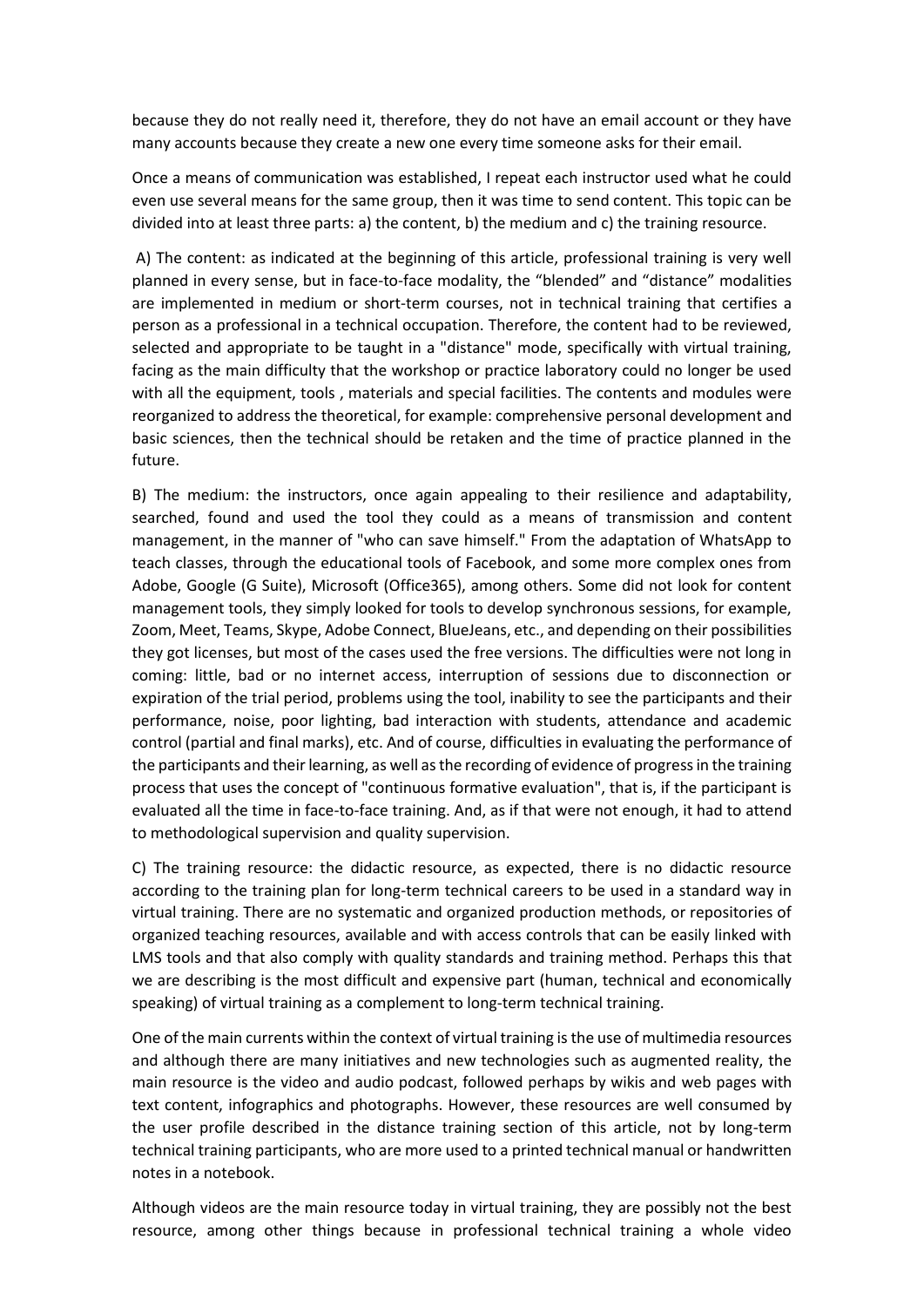production set is required, which is even a production with "fictitious" resources and well organized so that the video has the necessary quality. With a staff for pre-production and postproduction and administration of versions, publications and broadcasts of the created resource, as well as actors and props staff. The videos must also be processed so that they preserve their graphic quality and duration, but at the same time they can be sent by basic means of communication such as WhatsApp (<65 Megabytes).

And, on the other hand, the training resource produced by the participant as evidence of the practice carried out also requires a lot of work and resources, not only on the part of the student, who makes his attempt with his low-end smartphone, but also for the instructor because you surely receive the video by WhatsApp and you must organize and file the formative evidence, validating that there is no plagiarism and evaluating the quality.

Once again, we highlight the heroic work of the instructors in times of pandemic and confinement because they converted from face-to-face to virtuality, they went from giving sessions in large workshops that required a lot of time on their feet, physical activity and voice management to working in front of to a computer all day.

### Three months later

As a result of the effort of the administrative staff at the institutional level and of the Training Center, and of course, of the entire community of instructors, the TECHNICAL INSTITUTE OF TRAINING AND PRODUCTIVITY - INTECAP- of Guatemala managed to implement virtual training to attend the professional training developed In long-term technical careers, maintain virtual training as a complement to training with medium-term and short-term events, including giving virtual seminars (Webinars (Wikipedia, nd)). The 3 major challenges were established as axes of work and innovation, that is, the reorganization of content, the selection and standardization of administration tools and content delivery (Institutional Moodle and MS Teams of Office365), as well as tools for the coordination of Groups of participants, supported by communication and dissemination sessions aimed at administrative and operational staff, instructors and students have been key factors, so that they know how to use the tools, produce and deliver didactic resources, and of course manage the evidence of the training .

The articulation between operational and administrative units should also be highlighted, for example: the effort of human resources for the conversion of instructors to virtual tutors, that of quality assurance to adapt management processes, financial administration and support for the budget management, the technical division with the review, update and complementation of the training offer, the planning division with the management of operational indicators, marketing with the advertising and communication campaigns aimed at permanence, the Training Centers and the Training Units. Business Services and its drive to continue producing events and supporting participants and companies, etc.

Additionally, adjustments and automation of administrative processes for the management and supervision of the training activity were made, promoting self-management and self-training.

### What could come?

We are about to start the last quarter of 2020, all the training activity of this cycle must be concluded and the registration process for the next one must begin, with the complexity of the pandemic and confinement.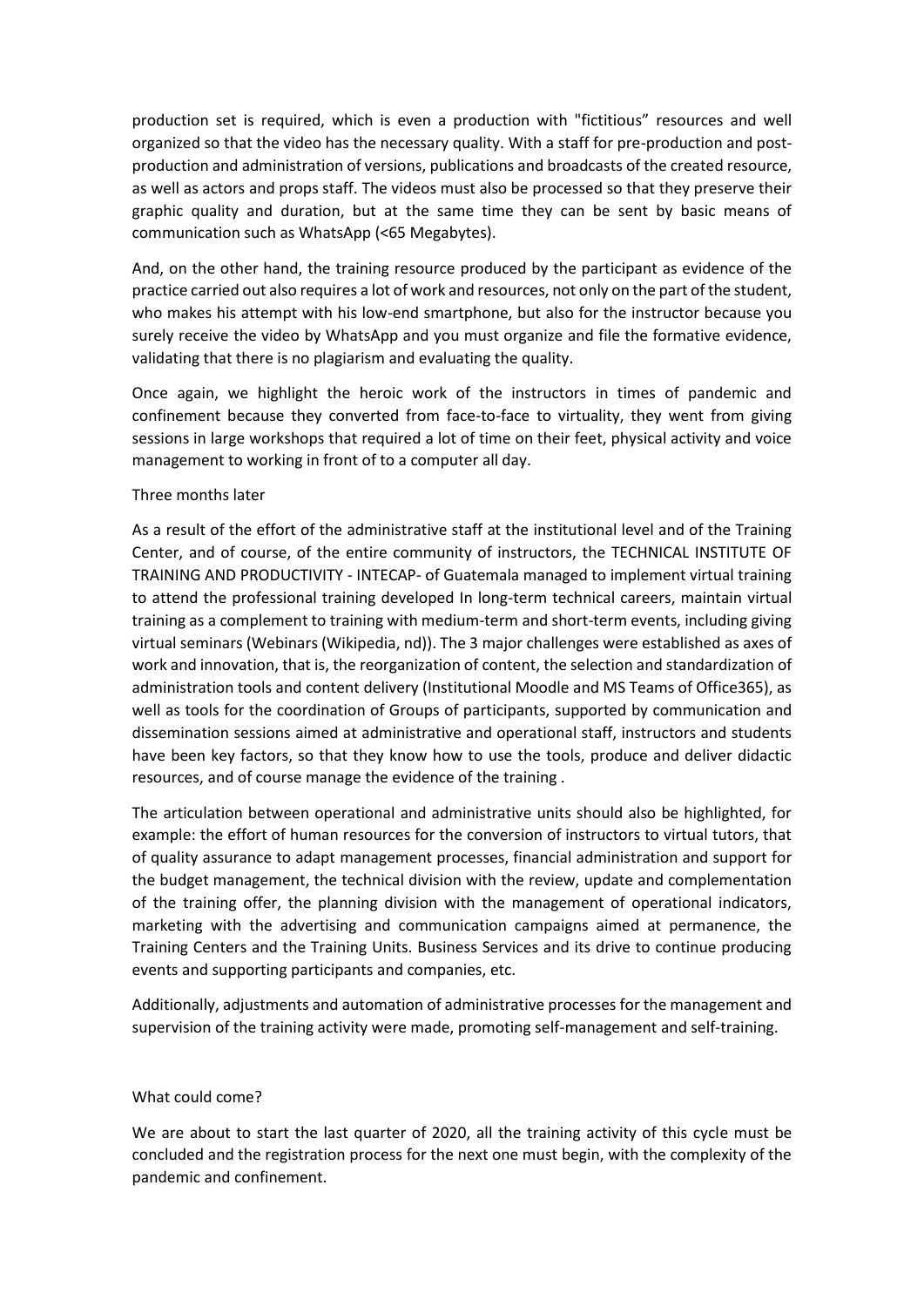One of the issues that appears is the mixed modality for long-term professional training, considering measures of social distancing that require control of the capacity of the physical training areas, the mixed modality suggests that a part of the group can receive technical training in face-to-face mode and the other party will do it in virtual mode, which represents a real challenge for the entire training process because, again, the training areas are designed, organized and equipped for face-to-face training, therefore, they do not have spaces and necessary and adequate resources for a two-way transmission that allows the interaction between instructors and students who participate in person and with (virtual) telepresence in the same training session. Additionally, the spaces are quite diverse and diverse, for example: classrooms, multipurpose rooms, auditoriums, laboratories (computer science, electronics, autotronics, etc.), workshops, kitchens, beauty salons, etc., and more. It would also be necessary to have an event production staff with full knowledge of video, sound, lighting and teaching equipment.

It is also necessary to attend to the practice hours of the so-called "COVID19 promotion" because, due to the reorganization of the content, first exhausting the theoretical content, now a solution must be designed so that the participants can carry out their practice and complete their training process. In addition, we must attend to this COVID19 promotion so that they have the appropriate quality and can be inserted into the labor market in the short term, but also so that they can survive in the labor market in the medium and long term.

Virtual teaching resources for vocational training continue to be one of the main challenges in terms of their production, administration and delivery, due to costs, management staff, participant profile, technical specialty and speed of technological evolution, among other things.

The virtual modality, based on content management systems, will be enhanced with learning experience platforms that incorporate artificial intelligence and machine learning tools, and promote new collaborative learning options in a personal, attractive and personalized way. In this way, each professional can quickly and easily access the training answers they need and want, at all times (https://www.oknlearning.com/, 2019).

This economic parenthesis, artificially implemented through the confinement caused by the pandemic, makes the present and future labor market even more uncertain, in the short, medium and long term. Some occupations will be consolidated as basic and necessary, they will not change in the short term or because extraordinary events like the one we are experiencing happen, but many new ones will also appear, each with different validity. The race to know the labor market clearly demands greater attention, more research and application of Technoscience (Medina, s.f.).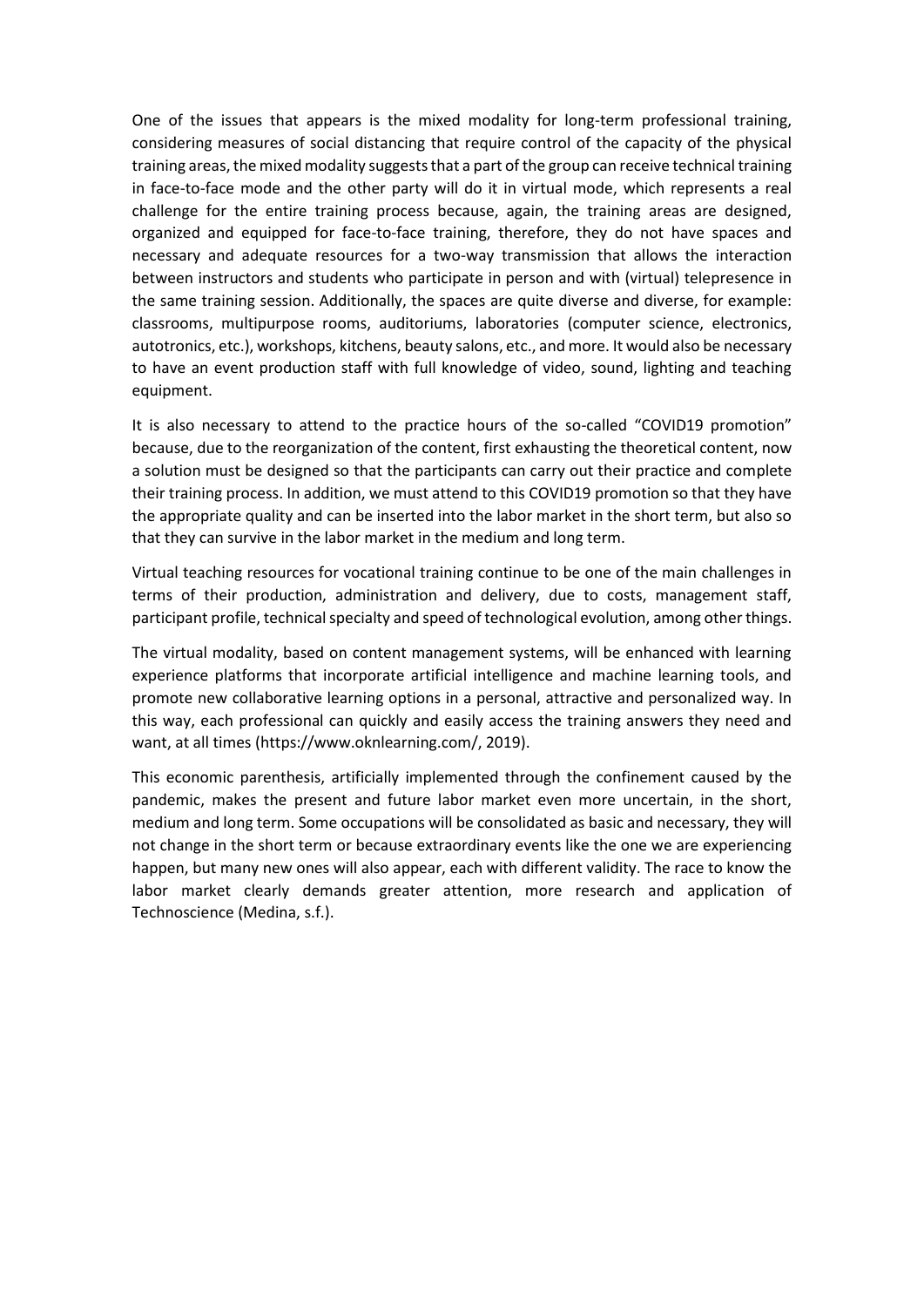# **4. CONCLUSIONS**

1. Long-term professional training must incorporate virtual training as part of its training process.

2. Atypical and extreme situations require a well-formed work team ready to move forward.

3. The current context requires that digital or virtual resources are better defined for professional training and its massification with quality.

4. Education / training must guarantee equal opportunities, providing more to those who need the most, to ensure equivalent results (access, resources, learning outcomes). Inclusion is related to the access, participation and achievements of all students, with special emphasis on those who are at risk of being excluded or marginalized (López, 2005). It is a conception of education based on social diversity and not on homogeneity.

5. Virtual training is an "ace up your sleeve" but only when it is used in an organized and standardized way at the institutional level.

6. Professional training must continue, even in times of pandemic and confinement, because humanity requires it to get ahead and continue living.

7. Virtual training requires a specific definition of topics such as methodology and administration that allows implementing the appropriate technological tools (LMS).

8. With or without crisis, the education / training sector must continue its process of redefinition and innovation, because the context is different.

9. Educational technology must make a greater contribution, not only as content management and delivery tools, but also as analysis tools to improve education.

10. Knowledge of the labor market requires the use of technoscience to be able to attend it on time.

11. It is necessary to slow down the training process, so that human beings have time to learn, assimilate and exploit their knowledge and learning from it, so it will also be easier to reconvert professionally when necessary.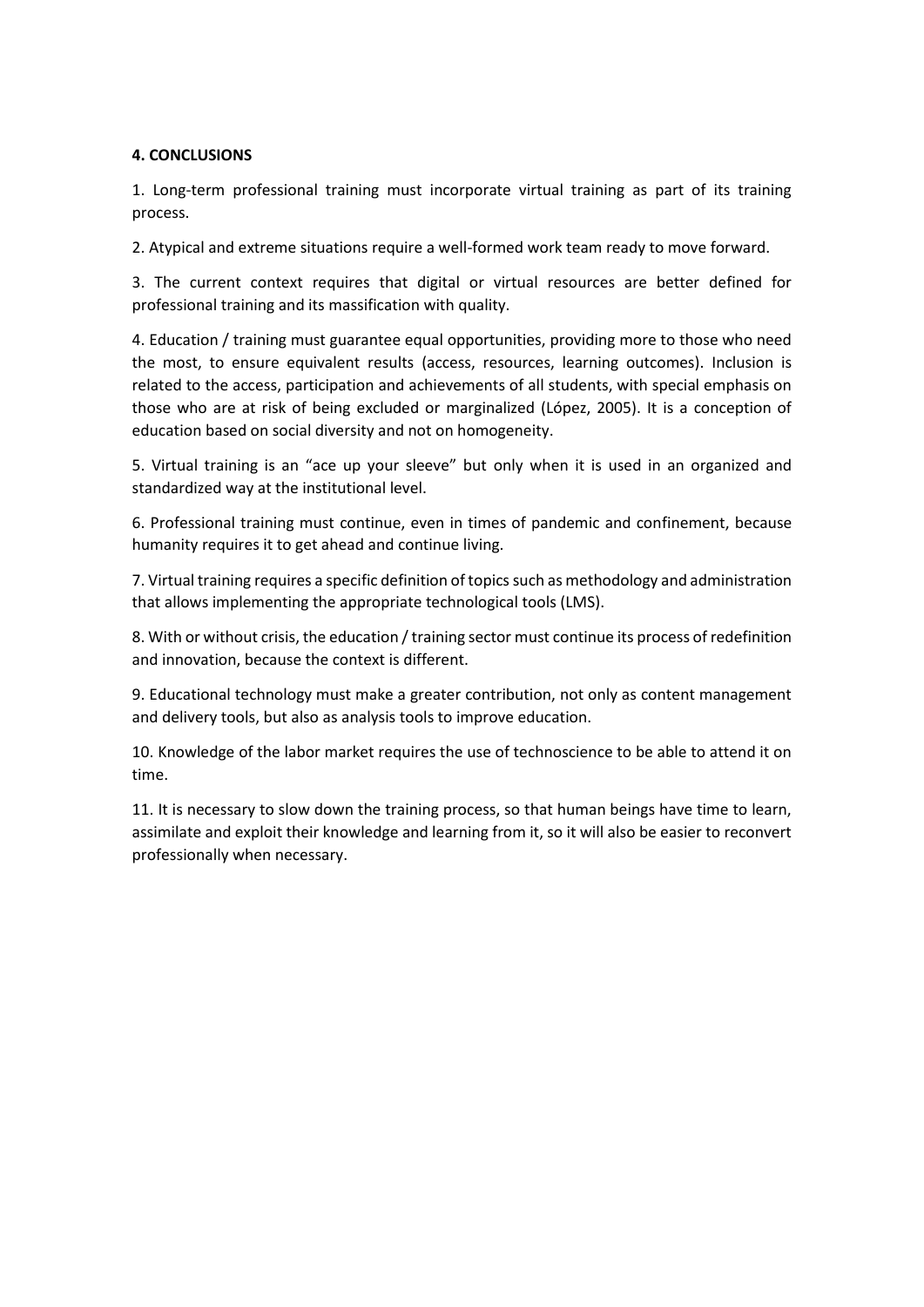# **5. BIBLIOGRAPHY**

Cotteleer, M., & Sniderman, B. (s.f.). Forces of Change: Industry 4.0. Obtained from https://www2.deloitte.com/es/es/pages/manufacturing/articles/que-es-la-industria-4.0.html

Española, R. A. (s.f.). https://dle.rae.es. Obtained from https://dle.rae.es/virtual

Grunwald, P. (November 11, 2008). https://www.europapress.es/. Obtained from https://www.europapress.es/ciencia/laboratorio/noticia-mas-107000-millones-personasvivieron-tierra-toda-historia-humanidad-experto-20081127120530.html

Haiku, E. (November 23, 2017). https://www.laboratorioti.com. Obtained from https://www.laboratorioti.com/2017/11/23/haiku-cuando-creiamos-teniamos-todas-lasrespuestas-mario-benedetti/

https://www.educaweb.com. (s.f.). Obtained from https://www.educaweb.com/contenidos/educativos/formacion-online-distancia/diferenciasformacion-online-formaciondistancia/#:~:text=En%20los%20cursos%20a%20distancia,con%20el%20docente%20son%20a

https://www.oknlearning.com/. (November 12, 2019). Obtained from https://www.oknlearning.com/: https://www.oknlearning.com/blog/que-es-una-learningexperience-platform-

lxp/#:~:text=LXP%3A%20Una%20plataforma%20de%20aprendizaje%20pensada%20para%20el %20usuario,-

Los%20LXP%20nacen&text=A%20trav%C3%A9s%20de%20un%20software,forma%20personal %2C%20atractiva

Llamas, M. (June 27, 2019). Libre Mercado. Obtained from https://www.libremercado.com/2019-06-27/el-historico-crecimiento-de-la-poblacionmundial-llega-a-su-fin-despues-de-tres-siglos-1276640994/

López, N. (2005). Equidad Educativa y Desigualdad Social. Desafíos de la educación en el nuevo escenario latinoamericano. Buenos Aires: UNESCO.

Medina, M. (s.f.). http://www.ub.edu/. Obtained from http://www.ub.edu/prometheus21/articulos/archivos/Tecnociencia.pdf

Planificación, D. d. (2015). Plan Estratégico del INTECAP 2016-2021. Guatemala.

Population City. (16 de septiembre de 2020). Obtained from http://poblacion.population.city/world/

Ruiz, J. (2017). De Platón a Batman: Manual para educar con sabiduría y valores (Padres y educadores). Madrid: Toromítico.

VUORIKARI , R., PUNIE , Y., CARRETERO GOMEZ , S., & VAN DEN BRANDE , G. (2016). European Commission. Obtained from https://ec.europa.eu/jrc/en/publication/eur-scientific-andtechnical-research-reports/digcomp-20-digital-competence-framework-citizens-update-phase-1-conceptual-reference-model

Wikipedia. (s.f.). Obtained from https://es.wikipedia.org/wiki/Multimedia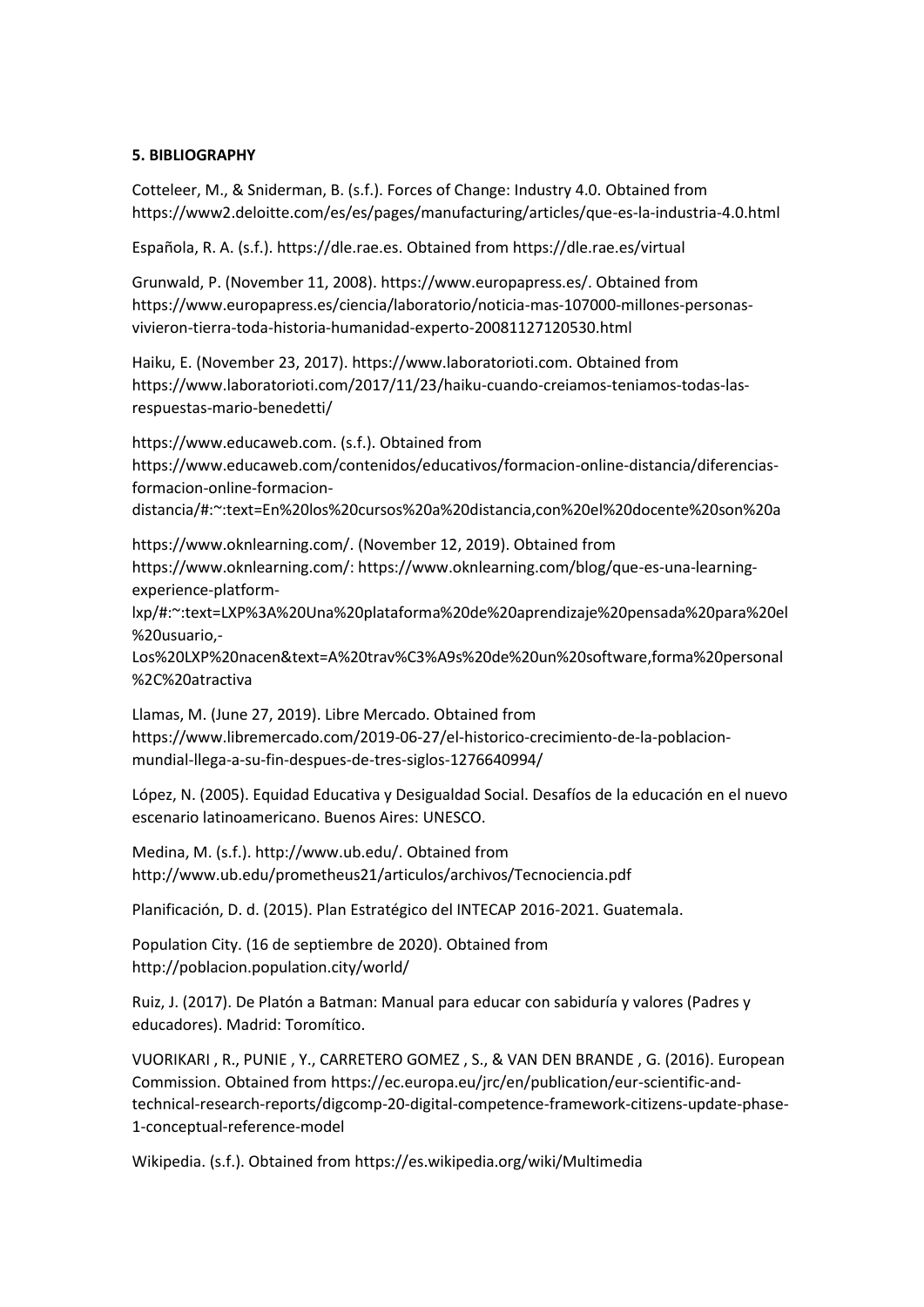Wikipedia. (s.f.). Obtained from

https://es.wikipedia.org/wiki/Ense%C3%B1anza\_virtual#:~:text=pero%20todo%20realizado%2 0a%20trav%C3%A9s,su%20formaci%C3%B3n%20en%20cualquier%20materia.

Wikipedia. (s.f.). Obtained from https://en.wikipedia.org/wiki/Telepresence

Wikipedia. (s.f.). Obtained from https://es.wikipedia.org/wiki/Conferencia\_web

#### **AUTHOR'S CURRICULUM**

Ivan Antonio Galindo Minera

Phone: +502 30255447

E-Mail: ingivangalindo@gmail.com

Age: 43 years

Systems engineer, project manager, business director and professor.

### Education

- Master in Business Administration for Executives (MEDEX, Executive MBA). Universidad del Istmo, Business School.
- Postgraduate in Business Management. Universidad del Istmo, Business School.
- Master in Business Administration with a specialty in Information Systems. Francisco Marroquín University, Business School (Mesoamerican University)

• Engineer in Systems, Informatics and Computer Science. Francisco Marroquín University.

### Employment history

INTECAP (ISO 9001-2008)

Head of the IT Department 10/2013 - Present

Head of the Department of Research and Technological Innovation. Planning Division 2012-2013

Consultant II. Planning Division 2011-2012

Corporate Management, S. A.

Computer Science and Human Resources (Business Entrepreneurship). 2003-2010

Business Associates, S. A. - Informatics and Auditing (Entrepreneurship). 2002

Caniz International Corporation - Information Technology Manager 2001

Telefónica de Guatemala - Head of the Public Telephone Management System 2000